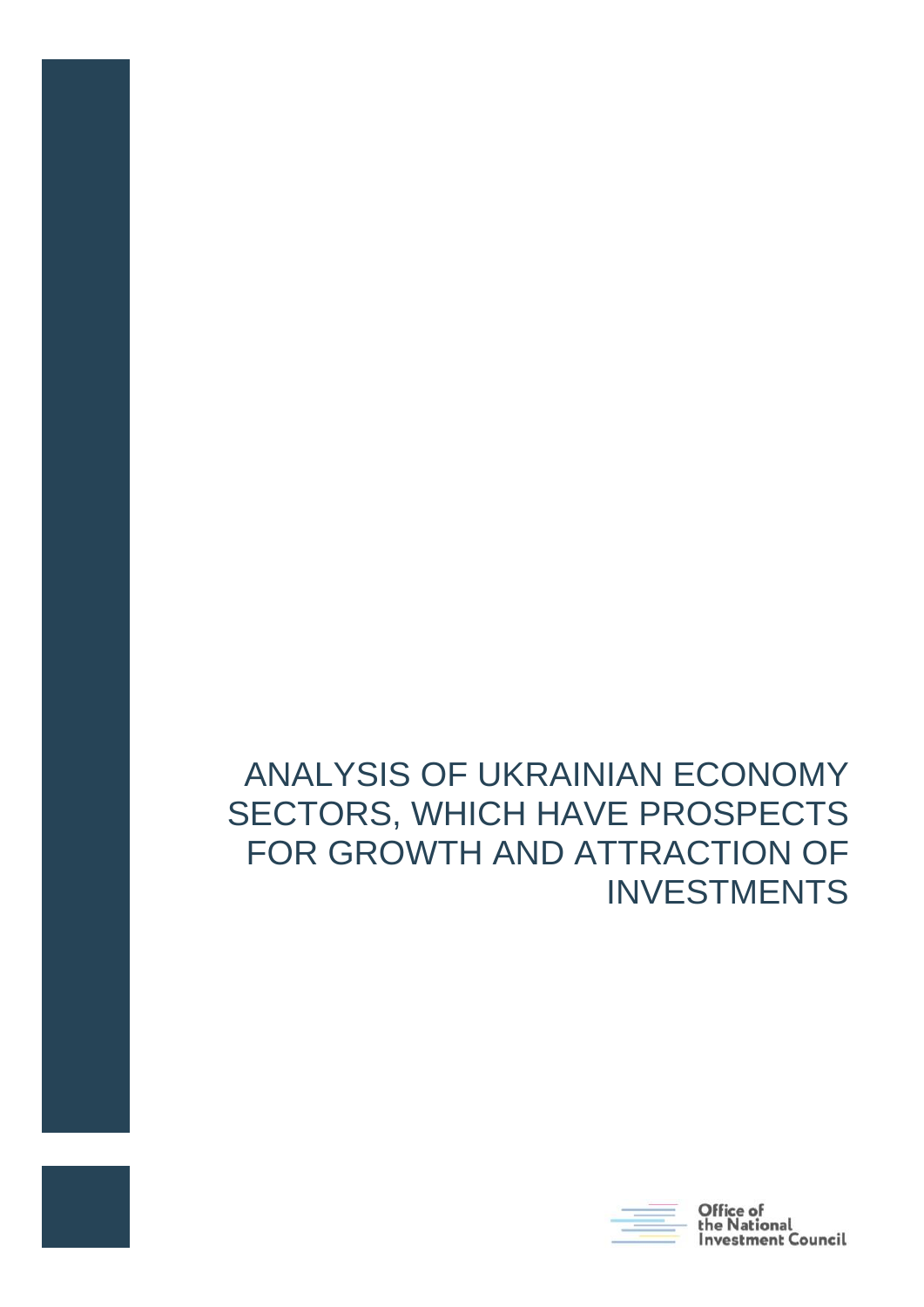

Office of the National estment Council

Based on the Ukraine's economy analysis, the next types of economic activity were defined as promising for further growth and foreign investment attraction:

- $\triangleright$  Manufacture of food products
- $\triangleright$  Manufacture of textiles
- $\triangleright$  Manufacture of wearing apparel
- $\triangleright$  Manufacture of basic pharmaceutical products
- $\triangleright$  Manufacture of computer, electronic and optical products
- $\triangleright$  Manufacture of electrical equipment
- $\triangleright$  Manufacture of furniture
- $\triangleright$  Growing of annual crops
- $\triangleright$  Telecommunications
- $\triangleright$  Computer programing, consultancy and related activities

The analysis was developed considering turnover dynamics, capital investment and net income of enterprises within 2010-18. The above-mentioned economic activities were chosen due to the best ratio of net profit growth to capital investment growth. The agility of enterprises' economic recovery after the crisis 2014 and the number of years with a positive net profit (more than 4) were also taken into consideration.

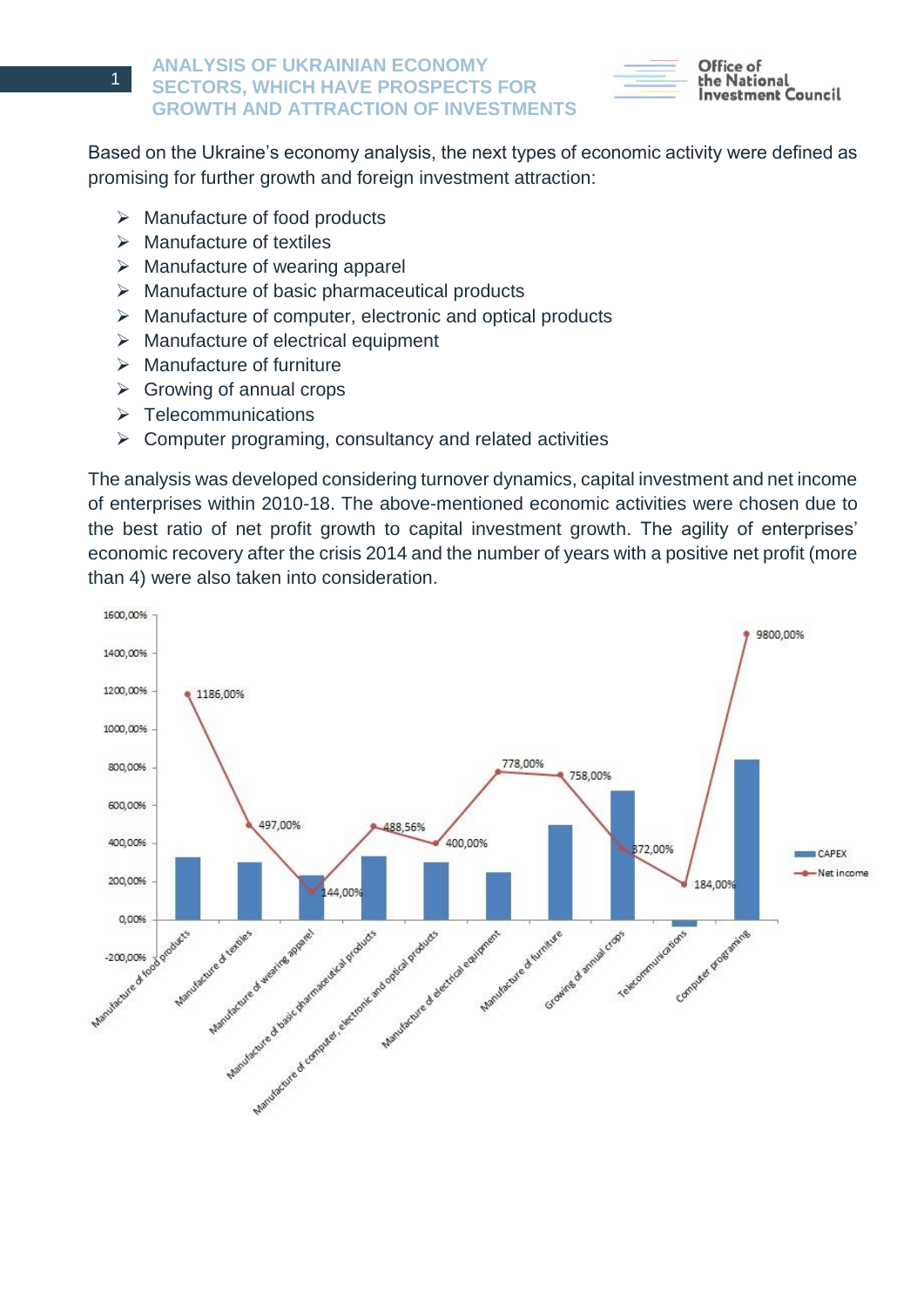

Office of he National: estment Council

Food processing companies need large capital investments, so the industry came out of the crisis 2014 only in 2017. It should be noted that the volume of sales has been increasing within 9 years and the growth equaled 239%. As the population has shrunk over this period, this indicates an increase in per capita food expenditures and a likely increase in export.

Capital investment increased by 326% within 9 years. At the same time soar of net income reached 4586% (net income in 2018 exceeded the average net income of 9 years by 1186%). Moreover, the growth of capital investment gives a very rapid result, in the form of a significant increase of net income in next year.

The main contribution is made by large enterprises. Thus, within 9 years the financial result of profitable large enterprises has increased almost 5 times. Same time the financial results of the whole industry increased only 3.2 times. If we compare the difference in the financial result between enterprises that earned a profit and enterprises that suffer losses, on average for 9 years, the profit of large enterprises exceeded losses by 586%, in medium-sized companies losses exceeded profit by 26%, in small firms losses exceeded profit by 57%.

Enterprises which manufacture textiles had showed poor financial results even before the crisis 2014, but since 2016, the industry, especially medium-sized enterprises, has started to become more beneficial after a sharp increase in capital investment.

Therefore, within 9 years the growth of turnover amounted to 243%, and capital investment increased by 304%. During the same period, net income has rocketed 18 times (net income in 2018 exceeded the average net income within 9 years by 497%).

However, it should be noted that the main share of growth, both sales and investment, was during 2014-18. But net income began to grow in 2016. Medium-sized enterprises were first recovered from the crisis. During 2016-18, the difference in the financial result between enterprises that earned a profit and enterprises that suffer losses reached more than UAH 1 billion (or 816%). Small firms recovered from the crisis in 2017 and the difference in financial results for 2017-18 equaled UAH 489 million (or 730%).

Manufacture of wearing apparel although showed a huge income growth - 12900% within 9 years, still they had a bad first half of the last decade, when the profit year alternated with the loss year (net income in 2018 exceeded the average net income within 9 years by 144%). It should also be noted that the enterprises of the industry did not suffer much from the 2014 crisis. Within 9 years the turnover increased by 388%, and capital investment by 231%.

The best results show medium-sized companies, where in the last 3 years, the financial result of enterprises that earned a profit exceeds the financial result of enterprises that suffer loss by 4-5.5 times. In small firms only 2-3 times.

The enterprises of the pharmaceutical industry felt almost the best during the observation period. Every year (excluding the crisis 2014), the net income of enterprises steadily grows along with the growth in sales, and in capital investment. Within 9 years the turnover rose by 378%, capital investments by 335% and net income by 489%.

2